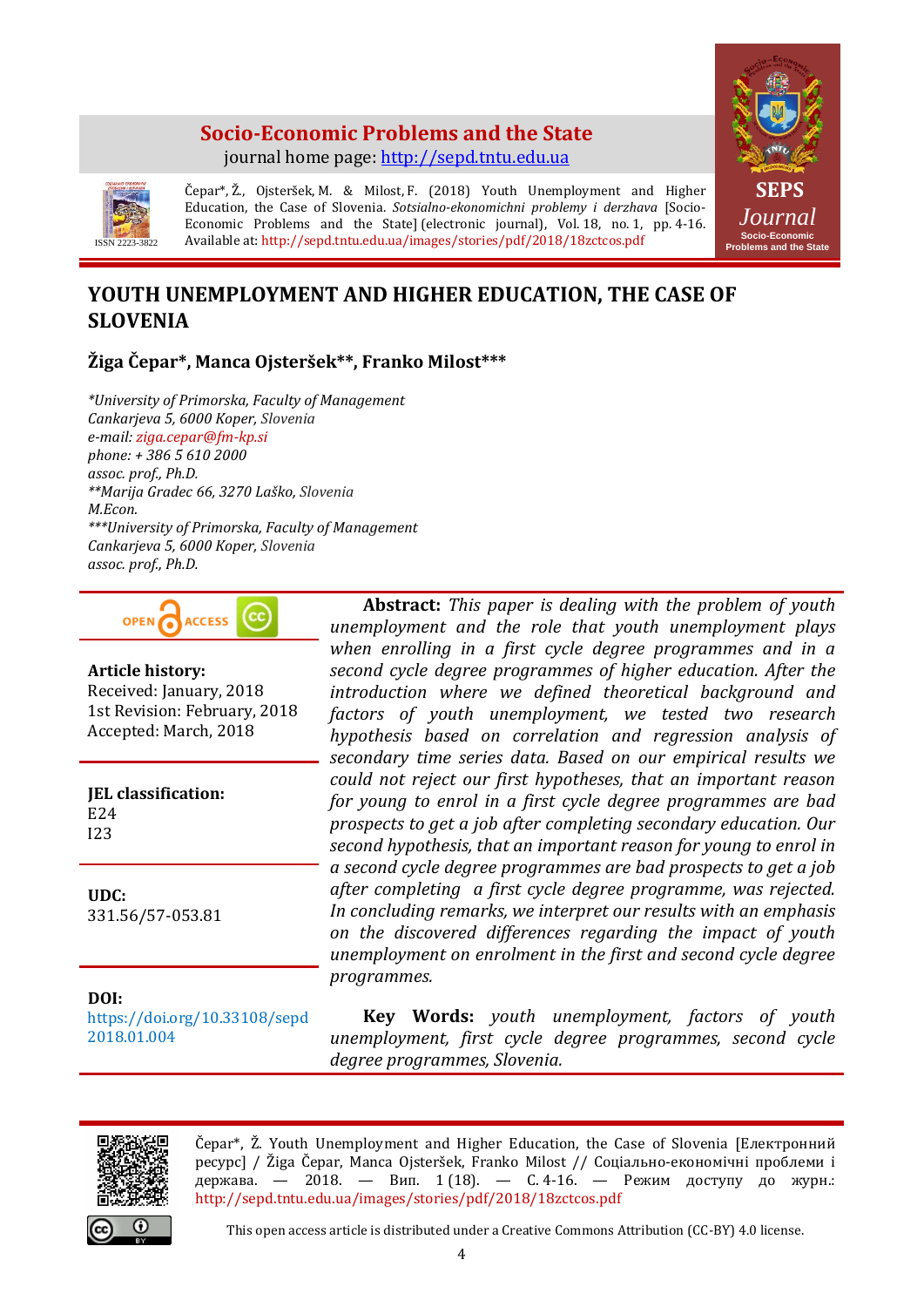## **1. Introduction.**

Transition from education to the labour market constitutes an important personal turning point in a person's life. In the aggregate sense, this transition has a great importance for the economy of a country, so investigating of this transition is particularly important. It has an impact on the macroeconomic-categories, such as unemployment or employment, on the size, structure and productivity of the active population and thus indirectly also on the level of actual and potential gross domestic product (Bevc 2008 15; Bevc 1991). This transition is mostly typical for a young person and the youth is the time of life, when we search for our position and status in society, and is the time when we lay the foundations for the establishment of our own family and financial independence (Ule and Kuhar 2002, 49; Mandič 2009).

Despite the fact that students belong to working age population, they don't count as active population (labour force), but are an integral part of the inactive population. As a result, students - although they are not employed – are not counted among the unemployed. Neither according to the methodology of the Statistical Register of Employment nor the methodology of Labour Force Survey. At the moment when the students have completed their studies and have lost their student status, they are joined to the active population, usually first as unemployed and when they find a job as persons in employment (employed or selfemployed). On one hand, therefore the (fictitious) students often reduce a short term youth unemployment, which would otherwise be higher if these young people were not students. In this sense, participation in higher education also plays a role of social corrective. On the other hand, we believe that people with higher education attainment are more employable. Which means that in a long run, greater involvement of young people in higher education will contribute to lower probability of their unemployment, when they enter labour market.

A working age population is the population, which is fifteen years old or more. However, as already stated, the young until they study count as inactive population, and therefore they are not a part of a labour force supply. Obviously not only that higher education population participation influences youth unemployment and unemployment in general (Vynnyk and Konstantiuk 2015), but also the other way around – that unemployment influences higher education participation. (Trbanc 2005, 13-32). That's why we wanted to check, what is the role of (expected) youth unemployment among other factors of higher education participation separately in case of undergraduate (first cycle) and in case of postgraduate (second cycle) education.

Below we present first an overview of the basic reasons for the youth unemployment in the theoretical part of the paper and next an own original quantitative research of the importance of youth unemployment for further undergraduate and postgraduate education in the empirical part of the paper.

# **2. The determinants of youth unemployment.**

Unemployment occurs when people are without work and are actively seeking work. It is measured by the unemployment rate, which is calculated as a percentage by dividing the number of unemployed individuals by all individuals currently in the labour force (employed and unemployed). Theories of unemployment explain causes, consequences and offer solutions for unemployment. *Classical* economics, *New classical* economics, and the *Austrian School* of economics argue that market mechanisms are reliable means of resolving unemployment – no government intervention is needed. *Keynesian* economics emphasizes the cyclical nature of unemployment and recommends government interventions in the economy that is supposed to reduce unemployment during recessions (Layard et al. 2005).

According to the different reasons why unemployment occurs, labour market theory most commonly lists structural, frictional, cyclical and classical unemployment. *Classical* or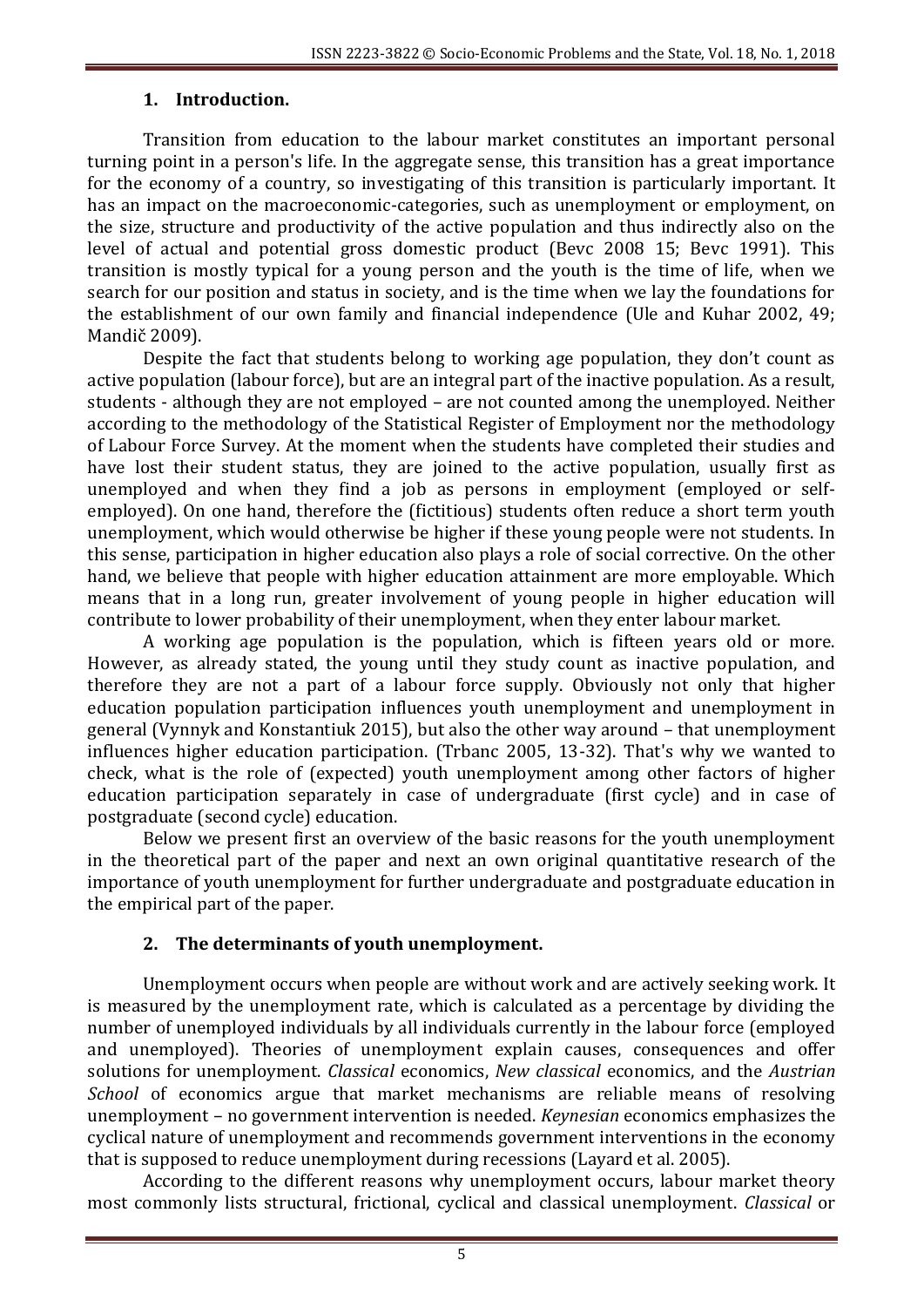real-wage unemployment occurs when real wages for a job are set above the equilibrium level, causing the quantity of labour supplied to exceed the quantity of labour demanded. *Cyclical or Keynesian* unemployment occurs when there is not enough aggregate demand in the economy to provide jobs for everyone who wants to work. Due to the decrease in aggregate demand, less production and consequently fewer workers are needed. Because wages are sticky and do not fall to meet the equilibrium level *cyclical* unemployment occurs. *Structural* unemployment focuses on structural problems in the economy and inefficiencies such as a mismatch between the supply and demand of workers with necessary skill sets. *Frictional* unemployment depends on the time period between jobs when a worker is searching for or transitioning from one job to another. It focuses on voluntary decisions to work based on each individual's valuation of their own work and how that compares to current wage rates plus the time and effort required finding a job. Voluntary unemployment most of the frictional unemployment – is attributed to the individual's decisions, whereas involuntary unemployment – most of the cyclical, structural and classical unemployment exists because of the socio-economic environment (Layard et al. 2005).

Certainly, we can figure out that to the certain extent the youth unemployment may be associated with all of the reasons mentioned above by the unemployment theories, which shall also apply to other age groups of the population. However, the transition of young people from the first and second cycle of higher education to the labour market is especially sensitive, complex and unpredictable (Ignjatović 2006). Young people who have completed schooling and are looking for their first job are facing one of the most difficult events in their lives on individual as well as macro system level (Trbanc 2007, 38). Young people are a special group of population, which allows us to talk about a special segment of the workforce. The youth after the turn of the Millennium is different from that of the post-war generations. It is characterized by unique forms of a lifestyle and values, and incomplete or imperfect social statuses, which is associated with uncertainty. On one side is a feature of today's young a prolonged cohabitation with their parents, on the other are early experiences, which are otherwise typical for adults (Šaponja 2006, 11; Ule at al. 2000, 98).

How quickly young people find jobs also depends on how good is a match between knowledge and competencies produced by education and the knowledge and competencies needed by the economy (Svetlik and Lorenčič 2002, 258). Unemployment of young people with higher education attainment is thus often high because of a structural mismatch. A large number of unemployed graduates, who graduated in the field of social science and humanities, especially in economics, law and business administration find it difficult to get employed. On the other hand, the supply of graduates in the fields of engineering, mechanical engineering, electrical engineering and electronics and computer science is less than the demand for them. The mismatch in the labour market is therefore not that much a result of mismatch in level of education but more in the field of education (Košir 2012).

On their way to employment, also young people with higher education are facing the following obstacles. A shrinking number of jobs during the recession; expansion of higher education, which leads to a changed evaluation of the education attainment (Bojić 2011); in a short run partly also a delayed retirement, which means that existing work positions don't get open as fast as before, which however is of minor importance (Ivančič 2000; Kramberger 2007, 87-88).

The transition of young people from education to the labour market may vary depending on the speed and smoothness of that transition. There are individual, structural and institutional factors that are associated with each other (Trbanc 2007, 50). *Individual* factors include personal characteristics of young people, like precision, diligence, responsibility, adaptability and earnestness, which differ from one individual to another. Personal characteristics may be their advantages or disadvantages on the labour market. A typical feature of today's young people is their fresh formal knowledge on the one hand and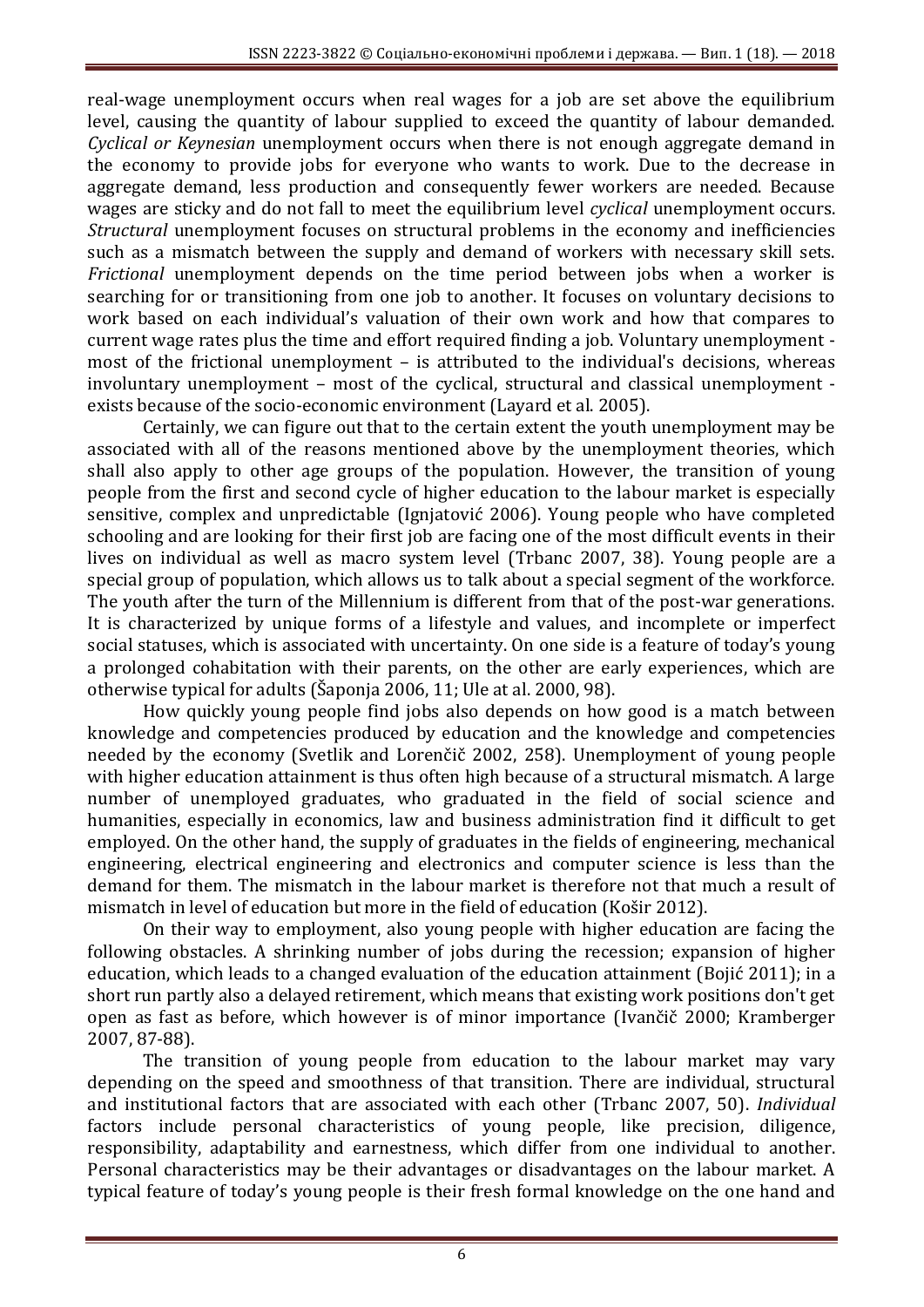the lack of experience on the other hand (Trbanc 2005b, 166). *Structural* factors are economic and demographic factors and factors of the labour market functioning. As a demographic factor is particularly considered the size of young generations, which defines how many young people are coming to the labour market. Because the total fertility rate remains below the level of a simple reproduction for several decades, it can be expected to be less and less young people and in the medium run also to be less and less unemployed young people as a consequence. However, youth unemployment is also affected by a number of other socio economic factors (Trbanc 2007, 51). Young people, who often have a higher education attainment than older people, impose higher labour cost. This is why employers prefer to employ older people over a younger one in case their performance and efficiency is the same. Consequently younger people are more likely to be left unemployed even though they are much more vulnerable to unemployment than older people, because they are only at the beginning of the career path. *Institutional* factors include factors that are associated with the organization of the education system. Mutual cooperation between educational institutions and employers is highly important. Young people's transition from education to the labour market can begin with corporate scholarships, obligatory internships, apprenticeship, traineeship and with a variety of other programs that assist young people in getting their first job (Trbanc and Verša 2002, 357). The more educational institutions are connected to the labour market, the lower the youth unemployment. One of the key linking factors between education and labour market is a government, which offers a variety of the active employment policy measures (AEP).

AEP comprises measures and programs to increase employability and reduce unemployment, particularly youth unemployment. Guidelines for the implementation of measures of AEP for the period 2016-2020 were prepared by the Ministry of Labour, Family, Social Affairs and Equal Oportunitet. The total amount of the funds for that period on an annual basis on the implementation of all the measures aimed at AEP is  $\epsilon$ 100 million. Guidelines for the implementation of measures for the period 2016-2020 AEP are covering five measures. First of all, the action *of training and education*, which is in the form of formal and non-formal education available to the unemployed and employed persons ( $\epsilon$ 14.92 million of funds). The second measure is a *substitution in the workplace and the division of the workplace* for which a special, additional resource are not intended. Action *employment incentives* (€41.7 million of funds) in the context of the employment subsidy provides for the reimbursement of contributions for an employee paid by the employers. The most important measure of AEP is the *jobs creation* (€41.380 million of funds), which is directed at vulnerable persons on the labour market and persons who are unemployed for a long time primarily through the public works programs. *The promotion of self-employment* (€2 million of funds) is the AEP measure aimed at unemployed persons who have an entrepreneurial idea. Programs include interviews with consultants, workshops in support of the beginning of the independent entrepreneurial path and education in the field of entrepreneurship. The measure provides for a variety of subsidies for self-employment (Ministry of Labour, Family, Social Affairs and Equal Opportunities 2015).

# **3. The Research Hypothesis, Methodology and Limitations.**

Below we present the purpose and hypotheses of the empirical research, the methods that we used to test our research hypotheses, the data used as well as assumptions and limitations of the research.

# **3.1. Purpose and hypotheses of the research.**

The purpose of the empirical part of the research is to explore the role that youth unemployment plays in higher education participation at first and second cycle degree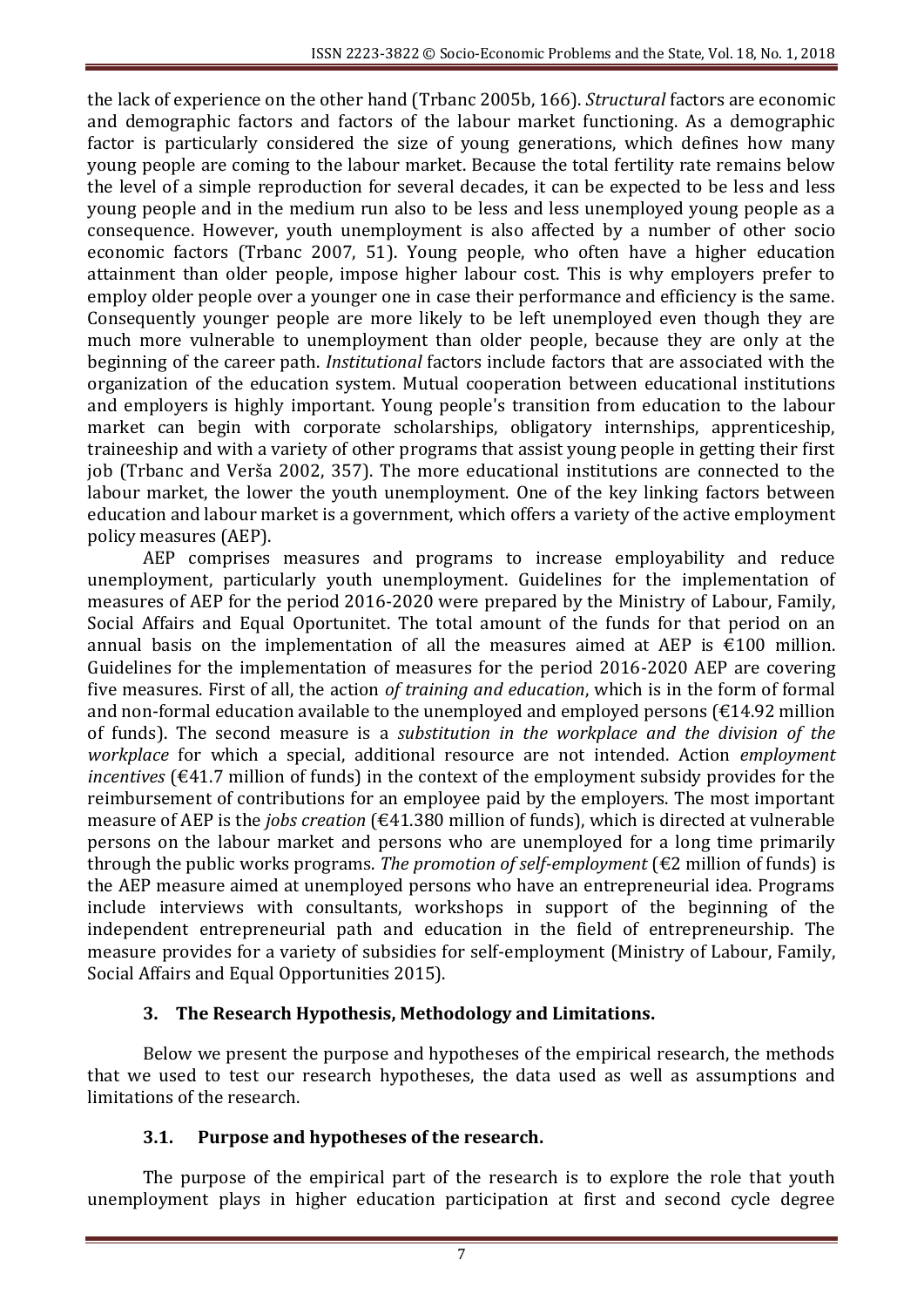programme. Because the empirical part of the research is of quantitative nature, we set up two research hypotheses, which we tested on the basis of secondary data analysis.

Hypothesis one (H1): An important reason for the continuation of formal education in the first cycle degree programmes are bad prospects to get a job after completing a secondary education.

Hypothesis two (H2): An important reason for the continuation of formal education in the second cycle degree programmes are bad prospects to get a job after completing the first cycle degree programme.

Starting from the theoretical framework of the research it follows that young people after completion of secondary education might decide to continue their further education on the first cycle programmes or later on on the second cycle programmes of higher education also because of the risk of becoming unemployed in case they didn't continue their education. By deciding to continue their education, not only they avoid the risk of becoming unemployed at that time and avoid all the negative consequences related to unemployment. By deciding to continue with higher education they also increase their employability after the completion of that additional education. In the case of Slovenia we will check to what extent this is true and whether there are any differences between the higher education on the first and the second cycle programmes in that context.

## **3.1. Methodology of the research and the data used.**

In order to achieve the purpose of the research and to test both of the hypotheses we performed own research. We collected and analysed secondary data from statistical databases of the Statistical Office of the Republic of Slovenia-SORS (SORS 2015) and the Employment Service of Slovenia-ESS (ESS 2015). Within the analysis of the time series for the time period from 1980 to 2015, we tested the hypotheses using correlation and regression analysis. In addition to the correlation between certain socio-economic variables, we were particularly interested in correlation between the number of enrolled in the first year of the first Bologna cycle programmes and youth unemployed on one hand and correlation between the number of enrolled in the first year of the second Bologna cycle programmes and youth unemployed on the other hand. Beside the correlation analysis we primarily used regression analysis in order to test the impact of youth unemployment on the enrolment in the first year of the first and the second Bologna cycle of higher education programmes. The general form of the multiple regression model used is specified as follows:

$$
Y = \beta_0 + \beta_1 * X_1 + \beta_2 * X_2 + \beta_3 * X_3 + ... + \beta_p * X_p + \beta_t * T + \epsilon
$$

where Y is a dependent variable in each regression model and  $X_1$  to  $X_p$  are the explanatory variables. The term ε is a normally distributed error term with expected value 0 and variance  $\sigma_{\epsilon}$  and T is a linear trend term.

As proxy measures of youth unemployment, we used the following variables. The number of unemployed persons who are 18 to 21 years old, the number of unemployed persons who are 22 to 24 years old, and the number of unemployed persons with no more than secondary education attainment. The rest of the explanatory variables used are the size of the current generation of young who 19 years old, the size of the current generation of young who are 23 years, gross domestic product per capita, the number of scholarships for the first and the second cycle of Bologna higher education programmes and some other socio economic variables. The calculated partial regression coefficient beta was used to find out whether the explanatory variable has a positive or negative impact on higher education participation and how strong is that impact. Using the coefficient of determination we estimated the percentage of the variation of the higher education participation that can be explained by the variation of the socio economic variables included in the models. We carried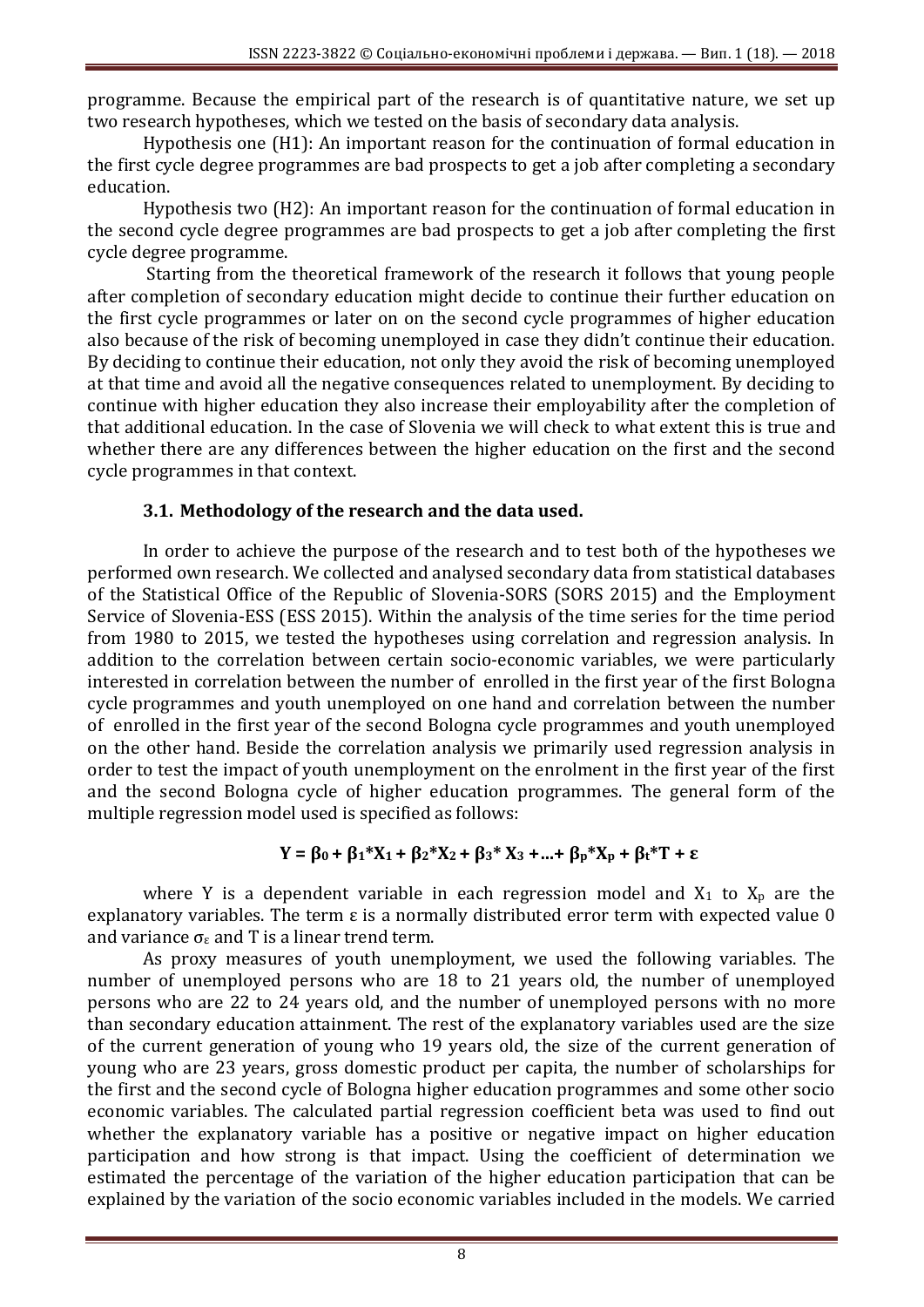out t-tests in order to test the statistical significance of each particular variable as well as Ftest in order to test the statistical significance of the model as a whole.

## **3.2. The limitations and assumptions of the research.**

The purpose of regression analysis was not to develop a complete comprehensive model of all factors that determine the enrolment in the first and second cycle of higher education but only to find out what is the impact of youth unemployment on that enrolment, while other explanatory variables are considered as control variables. While collecting secondary data, we were faced with a limitation of non-availability of some secondary data. The secondary data analysis is limited to the data in a time period from the year 1980 to the year 2015 in Slovenia. We analysed only those people who were involved in the first or second cycle of higher education or the corresponding level of the pre-Bologna Reform programmes for the time before the Bologna programmes were implemented. That means that besides the students in the first cycle programmes we counted also the students of the former pre-Bologna Reform undergraduate programmes like former professional higher education and former academic higher education programmes. Besides the students in the second cycle programmes we counted also the students of the former pre-Bologna Reform postgraduate programmes like former specialisation and master of science programmes, however we didn't include students of doctoral programmes.

We assume that the respective old programmes were adequate predecessors of the new Bologna programmes. We also assume that the actual unemployment rates of young people in various age groups, who are already in the labour force apply not only for these young people, but would hypothetically apply also for those young people who now due to their student status cannot be unemployed. Yet, if they were not included in higher education, they would be unemployed (at that rate) because they would join the active population.

## **4. Econometric Results.**

Next, we present empirical results of the statistical analysis of secondary data, conducted with the aim of testing research hypotheses.

## **4.1. Correlation and regression analysis of participation in the first cycle of higher education.**

Prior to conducting a regression analysis, we identified the following statistically significant associations based on preliminary correlation analysis. As expected, the number of students enrolled in the first year of the first cycle programmes is positively correlated with the size of the current generation of persons aged 19 years ( $r = 0.860$ , sig = 0.000), since the number of enrolled students is directly associated with the number of young people in that age. Similarly, the number of students enrolled in the first year of the first cycle programmes is positively correlated with the number of scholarships intended for the first cycle programmes ( $r = 0.708$ , sig = 0.000). The higher the unemployment of young who are 18 to 21 years old, the higher the enrolment in the first year of the first cycle programmes ( $r = 0.546$ , sig = 0.490). Between the GDP/capita and the number of students enrolled in the first year of the first cycle programmes there is a negative correlation ( $r = -0.497$ , sig = 0,059). All those correlations already in this phase of the research speak in favour of the first hypothesis. Young people are enrolling in greater numbers in the first cycle programmes, if chances to get a job immediately after the completion of secondary school are lower. This chances are typically lower in recession, when youth unemployment is higher and GDP/capita is lower. These associations were further analysed using linear regression analysis.

The presented regression model (table 1) is statistically significant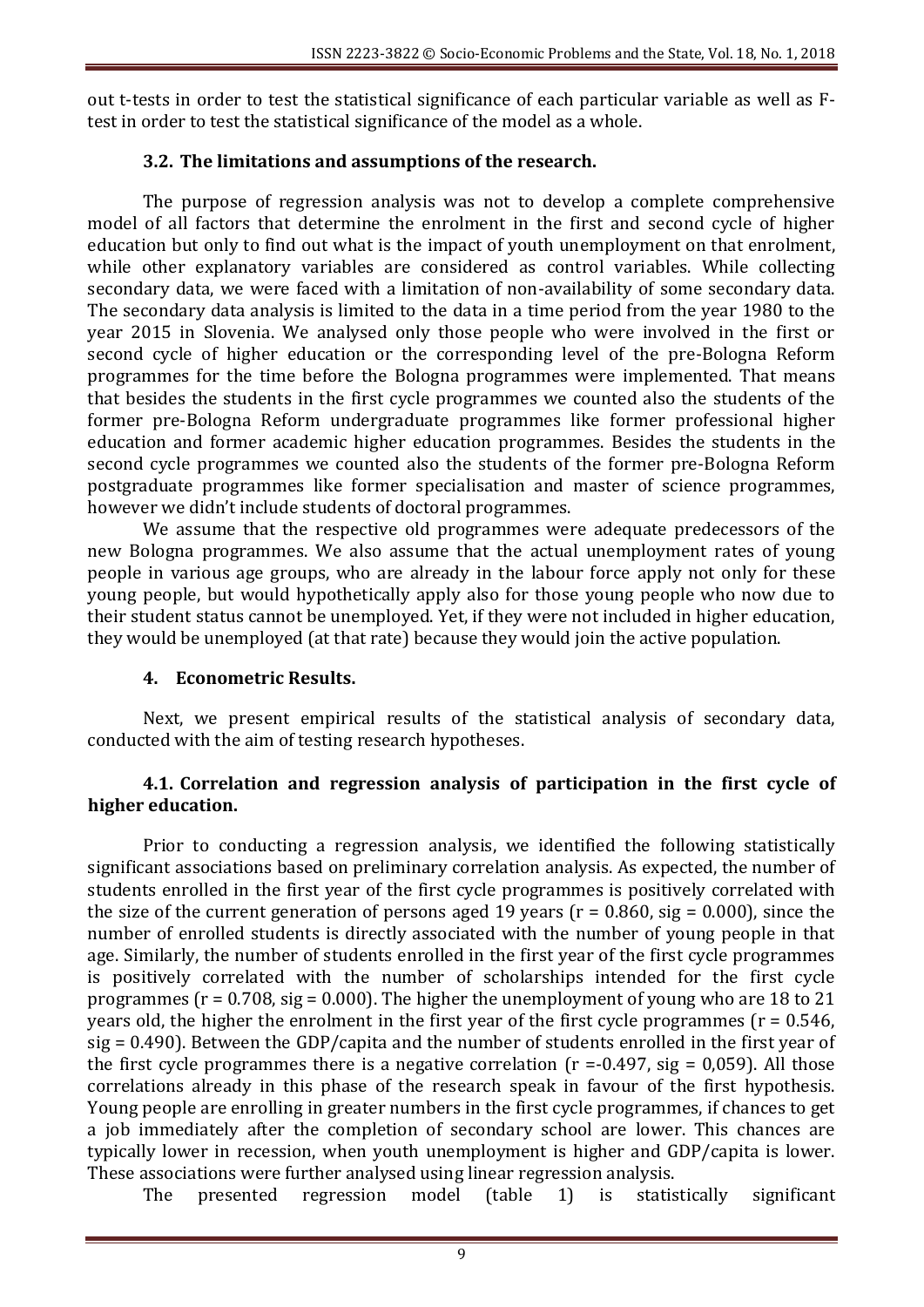$(F = 138.579; sig = 0.000)$ . Adjusted coefficient of determination (adj.  $R^2$ ) equals 0.847, which means that variation in scholarships, the size of generation of young and youth unemployment explain 84.7% of the variance in the first cycle higher education participation. All three of the in the final regression model included variables are statistically significant.

| Table 1. Regression analysis of participation in the first cycle of higher education |                                            |                                       |              |                                            |  |  |  |  |
|--------------------------------------------------------------------------------------|--------------------------------------------|---------------------------------------|--------------|--------------------------------------------|--|--|--|--|
| <b>Variable</b>                                                                      | <b>Regression</b><br>coefficient $(\beta)$ | <b>Standard</b><br>error              | t-statistics | The exact two-tailed<br>significance level |  |  |  |  |
| Constant                                                                             | $-11,117.25$                               | 2,005.57                              | $-5.543$     | 0.001                                      |  |  |  |  |
| Scholarships for<br>the first cycle<br>programmes                                    | 0.294                                      | 0.100                                 | 2.940        | 0.014                                      |  |  |  |  |
| The size of the<br>generation of<br>persons aged 19                                  | 0.653                                      | 0.076                                 | 8.592        | 0.000                                      |  |  |  |  |
| Unemployment of<br>young who are 18<br>to 21 years old                               | 0.481                                      | 0.142                                 | 3.387        | 0.012                                      |  |  |  |  |
|                                                                                      | $N = 36$                                   | $F-test = 138.579$<br>$(sig = 0.000)$ |              | Adj. $R^2 = 0.847$                         |  |  |  |  |

*Source: own calculations.*

The influence of the explanatory variable number of scholarships for the first cycle programmes on the number of students enrolled in the first year of the first cycle programmes is statistically significant and positive. Partial regression coefficient ( $\beta$  = 0.294) indicates that if the number of scholarships is increased by 1, the number of students enrolled is increases by 0.294, holding other things constant. Expectedly, the explanatory variable the size of the generation of persons who are 19 years old has a positive and statistically significant influence on the number of students enrolled in the first year of the first cycle programmes. The value of the respective partial regression coefficient ( $\beta$  = 0.653) tells us that if the size of the current generation of young is increased by 1 person, the number of students enrolled is increased by 0.653, holding other things constant. Student enrolment is increased also if the unemployment of young who are 18 to 21 years old is increased. Partial regression coefficient ( $\beta$  = 0.481) indicates that if the unemployment of young who are 18 to 21 years old is increases by 1 person, the number of students enrolled in the first year of the first cycle higher education programmes is increased by 0.481 students, holding other things constant.

# **4.2. Correlation and regression analysis of participation in the second cycle of higher education.**

Also in case of the analysis of the second cycle programmes of higher education, before conducting regression analysis we first identified statistically significant associations based on preliminary correlation analysis. The number of students enrolled in the first year of the second cycle programmes is negatively correlated with the size of the current generation of persons aged 23 years ( $r = 0.933$ , sig = 0.000), since the number of enrolled students is directly associated with the number of young people in that age. It seems surprising at the first sight, however that doesn't mean that enrolment will increase, if there are less young people. That is not a cause-effect relationship. It is just a reflection of the specific situation in the observed period, when the size of young generations was decreasing due to the low fertility while the number of the second cycle programmes (master programmes before) students were increasing substantially. There are many reasons for that substantial increase in the number of second cycle students. Some of them are definitely the general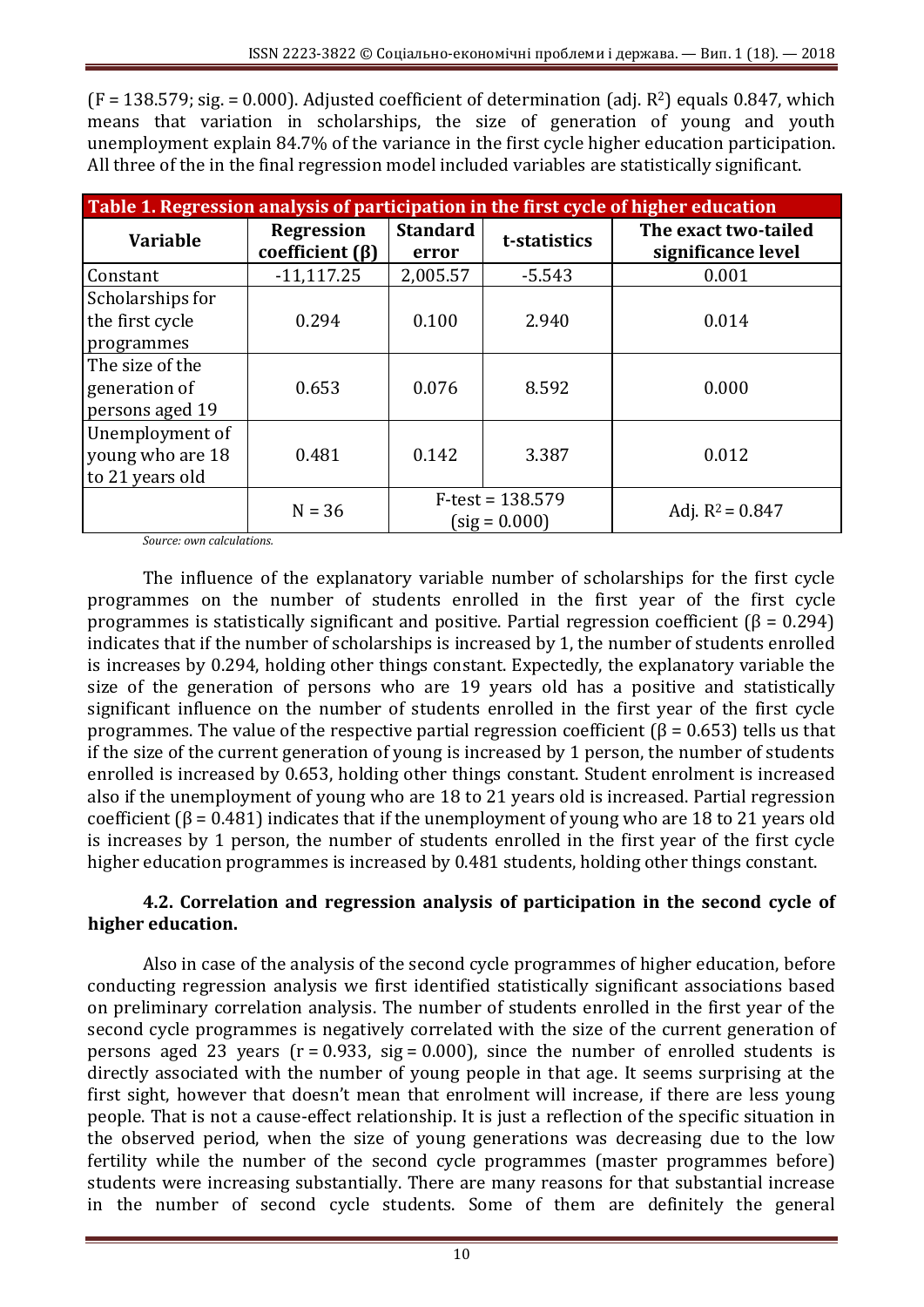popularisation of the postgraduate education and especially the Bologna Reform, which changed the value of the undergraduate study and made the second cycle education more necessary and also more accessible. There are no more tuition fees that would need to be paid by the students. A positive and statistically significant association is found between the number of students enrolled in the first year of the second cycle programmes and the number of scholarships intended for the second cycle programmes  $(r = 0.960, sig = 0.000)$ , since scholarships help to cover the costs of the study. Not like in the first cycle of higher education there is positive and statistically significant association between the variable GDP/capita and the number of students enrolled in the first year of the second cycle programmes (r =-0.499, sig = 0,072). Again, unlike in the first cycle programmes, the number of unemployed people aged 22 to 24 years is negatively and statistically significantly associated with the number of students enrolled in the first year of the second cycle programmes  $(r = 0.355, sig = 0.058)$ . Similarly, the number of unemployed young people with the first cycle higher education attainment is negatively associated with the number of students enrolled in the first year of the second cycle programmes ( $r = -0.716$ , sig = 0.046). The higher the unemployment of young after completing the first cycle higher education, the lower the participation in the second cycle education. All of this suggests already in this phase of the research that we might not be able to confirm the second hypothesis, which refers to the second cycle of higher education. However these associations were further analysed using linear regression analysis.

| Table 2. Regression analysis of participation in the second cycle of higher education |                                            |                                         |              |                                            |  |  |
|---------------------------------------------------------------------------------------|--------------------------------------------|-----------------------------------------|--------------|--------------------------------------------|--|--|
| <b>Variable</b>                                                                       | <b>Regression</b><br>coefficient $(\beta)$ | <b>Standard</b><br>error                | t-statistics | The exact two-tailed<br>significance level |  |  |
| Scholarships for the<br>second cycle<br>programmes                                    | 0.792                                      | 0.043                                   | 18.419       | 0.000                                      |  |  |
| GDP/capita                                                                            | 2.570                                      | 248.967                                 | 9.892        | 0.000                                      |  |  |
| Unemployment of<br>young who are 22 to<br>24 years old                                | $-0.147$                                   | 0.066                                   | $-2.227$     | 0.059                                      |  |  |
|                                                                                       | $N = 36$                                   | $F-test = 1,519.123$<br>$(sig = 0.000)$ |              | Adj. $R^2 = 0.793$                         |  |  |

*Source: own calculations.*

In table 2, we present our final regression model which is statistically significant  $(F = 1.519.123; sig = 0.000)$  as a whole. Adjusted coefficient of determination (adj.  $R^2$ ) equals 0.823, which means that variation in scholarships, GDP/capita and youth unemployment explain 79.3 % of the variance in the second cycle higher education participation. All three of the in the final regression model included explanatory variables are statistically significant or very close to that. The influence of the explanatory variable number of scholarships for the second cycle programmes on the number of students enrolled in the first year of the second cycle programmes is statistically significant and positive. Partial regression coefficient  $(β = 0.792)$  indicates that if the number of scholarships is increased by 1, the number of students enrolled is increases by 0.792, holding other things constant. Economic cycle also has an influence on the second cycle higher education participation. The explanatory variable GDP/capita has a positive and statistically significant influence on the number of students enrolled in the first year of the second cycle programmes. The value of the respective partial regression coefficient ( $\beta$  = 2.570) tells us that if GDP/capita is increased by €1,000, the number of students enrolled is increased by 2.570 holding other things constant. Student enrolment is increased also if the unemployment of young who are 22 to 24 years old is increased. Partial regression coefficient ( $\beta$  = -0.147) indicates that if the unemployment of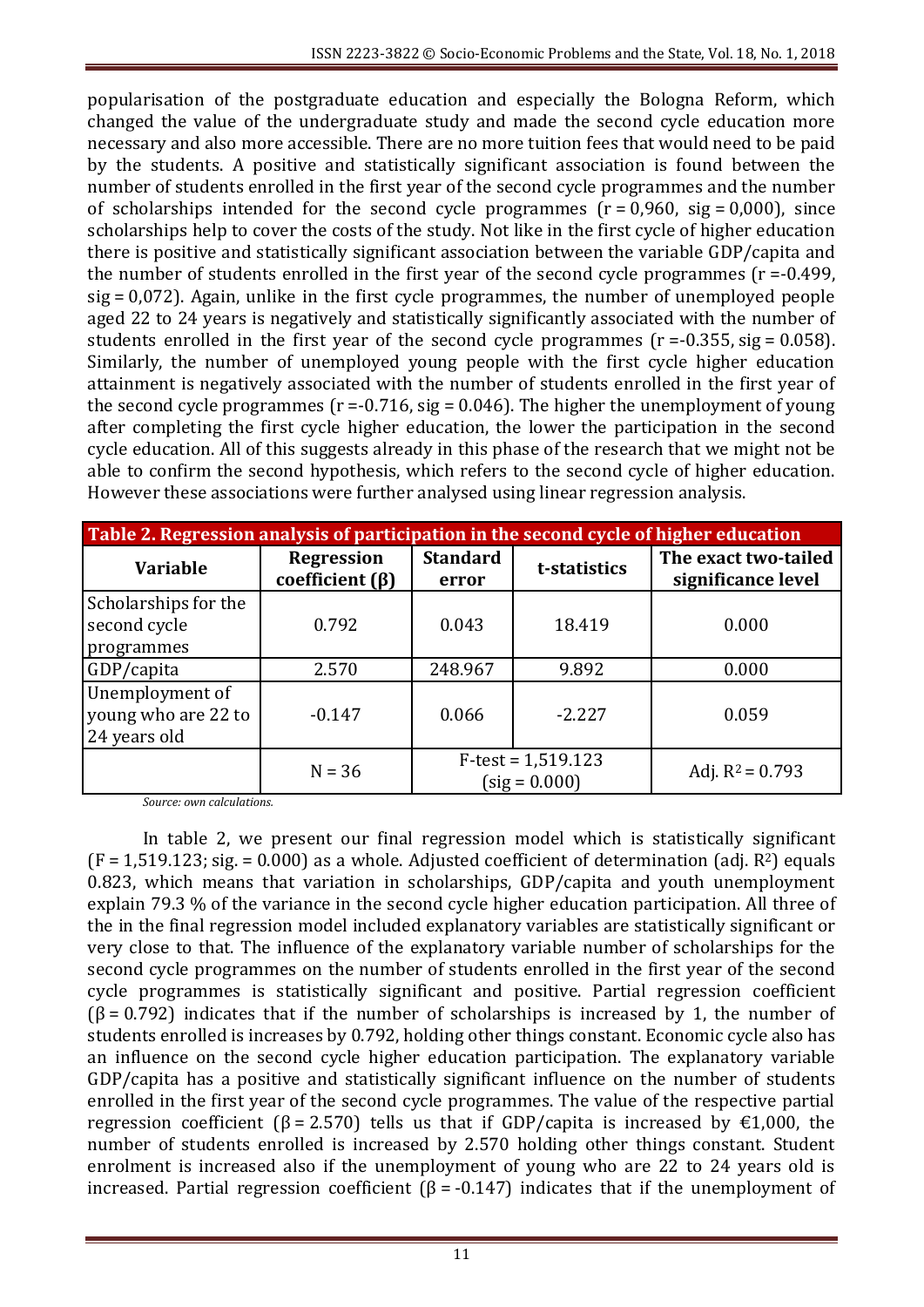young who are 22 to 24 years old is increased by 1 person, the number of students enrolled in the first year of the second cycle higher education programmes is decreased by 0.147 students, holding other things constant. Within the regression analysis we tested several different regression models, however only the best results are presented here. In order to show the robustness of our results, we shortly mention another regression model for the second cycle higher education participation, which is very similar to the previous one just described above. The only difference is that instead of the explanatory variable the number of unemployed young who are 22 to 24 years old, we included explanatory variable the number of unemployed young people with the first cycle higher education attainment. The explanatory power of the regression model is very similar to that of the previous model. The other two explanatory variables are the same as in the previous regression model with similar statistical significance. They have the same direction of the influence on the second cycle higher education participation and a similar strength of that influences.

# **5. Key findings and implications of the research.**

The issue of employability of young people after secondary education and the first cycle of higher education is a relatively complex issue and is related to the various aspects of the education system on one hand, as well as to the aspects of labour market supply and demand on the other hand. On their way to employment young people are faced with various challenges, such as periods of recession, the consequences of the Bologna Reform, which changed the value of different levels of higher education, the consequences of the pension system reform which also means latter retirement. The government with its own measures promotes higher education and helps young people on their way to employment. However its educational policy is not fully aligned with the labour market needs and requirements of the employers, who to a large extent require work experiences, which unfortunately is difficult to provide immediately after the completion of education (LSE 2016).

Whether youth unemployment affects higher education participation or not and how, we explored in our own empirical study. In order to test the two research hypotheses, we analysed the secondary data obtained from the SORS and ESS and here we discuss the results.

Within correlation and particularly regression analysis related to the verification of the first hypothesis we have found that the number of students enrolled in the first cycle of higher education is certainly higher, if the size of the generation of young people is greater, if the number of available scholarships is higher, and if youth unemployment after completion of secondary education is higher. The young are still major participants in the first cycle of higher education, therefore it is expected that their number has a significant impact on the number of students. Additionally, an important role is played also by social policy of the government including scholarships. It is interesting that a higher actual youth unemployment after completion of secondary education - which is at the same time also the expected unemployment rate for all young who are deciding whether or not to continue their education in the first cycle of higher education - is a motivator for that further education. When youth unemployment is higher, the opportunity cost of continuation of education in the first cycle of higher education is lower. Because the benefits lost due to the continuation of the study, expressed in potential earnings lost, are lower. The probability to find a job in such a situation is lower, as is the expected average salary. On the other hand, higher youth unemployment represents an additional motivation for continuation of education in the first cycle because of expectations of a better employability and higher rates of pay after completion of education. Social security and other social benefits, which are provided by the student status are also not negligible. In the context of the analysis conducted in order to test our first hypothesis we can't reject our first hypothesis that an important reason for the continuation of formal education in the first cycle programmes are bad prospects to get a job after completing a secondary education. Higher youth unemployment contributes to an increased enrollment in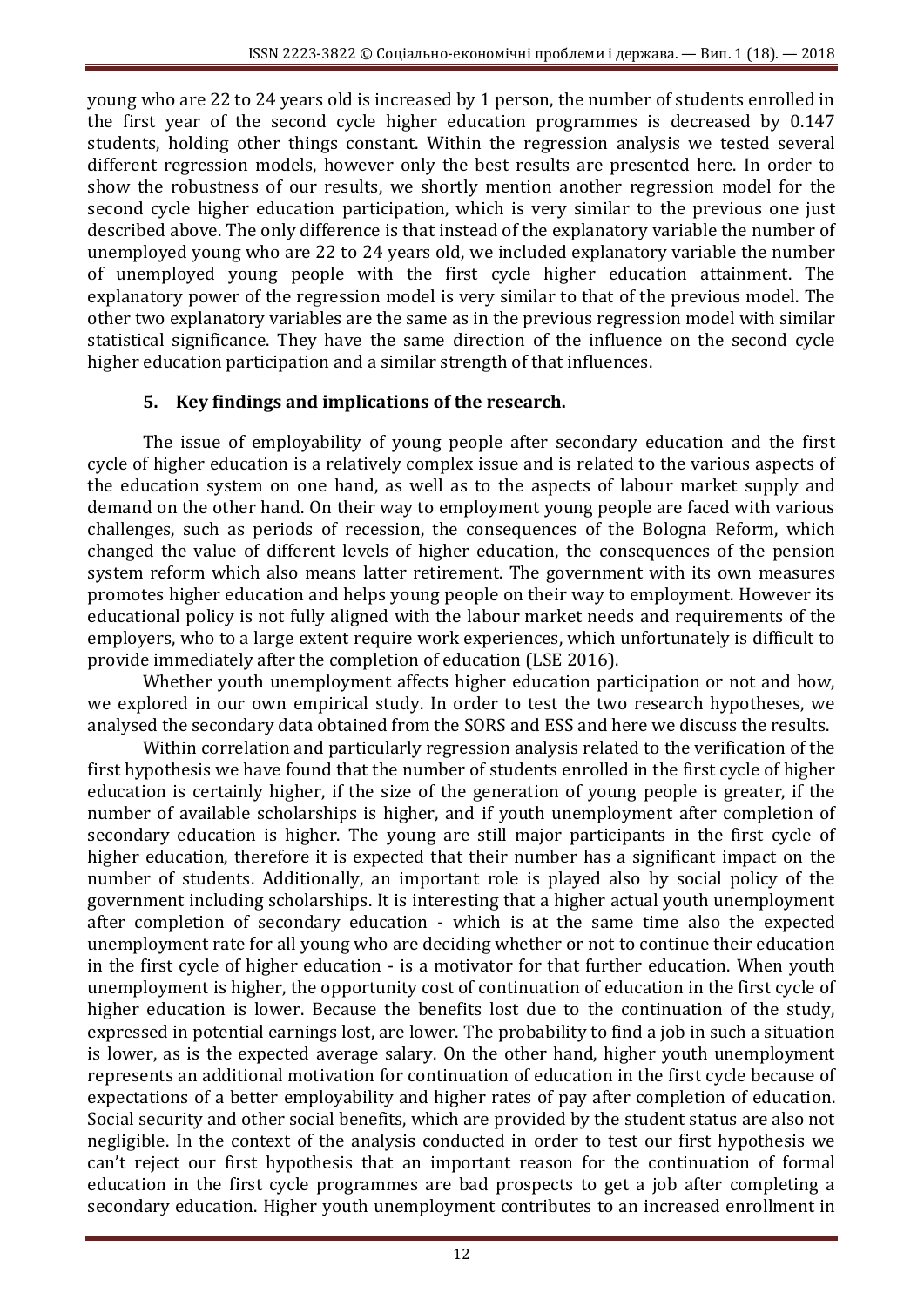the first cycle of higher education.

Within correlation and particularly regression analysis related to the verification of the second hypothesis we have found that the number of students enrolled in the second cycle of higher education is higher, if the number of available scholarships for the second cycle of education is higher, if GDP per capita is higher and if youth unemployment after completion of the first cycle of education is lower. The impacts of the explanatory variables are obviously different from those in the case of the first cycle of education. The results of our research indicate that the conditions of economic expansion encourage enrolment of young in the second cycle programmes. When GDP per capita is higher and youth unemployment after the first cycle of education is lower, then the number of young people who decide to continue their education in the second cycle programmes of higher education is higher. Because our analysis covers also the time period when most of the students still needed to pay a tuition for postgraduate education, it is understandable why there is a favourable impact of lower youth unemployment and better economic conditions for the continuation of education after the first cycle. If young people after the completion of the first cycle of higher education have a job, it is easier for them to pay for the costs associated with postgraduate education. This costs of course are not associated only with the possible tuition but there are also other costs related to the study. On the other hand, just having a job after the first cycle of education, the possibility or even the necessity of the promotion in the workplace, the desire for even higher earnings due to higher level of education and other benefits resulting from higher levels of education are those motivators that further encourage the continuation of education in the second cycle programmes. Those who do not have a job, also do not have these motivators. In the context of the analysis conducted in order to test our second hypothesis we can reject our second hypothesis that an important reason for the continuation of formal education in the second cycle programmes are bad prospects to get a job after completing a first cycle education. Higher youth unemployment contributes to lower enrollment in the second cycle of higher education.

Employment or unemployment of young people is an important factor of higher education participation in both the first as well as the second cycle programmes. However, its impact in case of the first cycle programmes is different than in case of the second cycle programmes. Youth unemployment after completion of secondary education encourages continuation of education in the first cycle programmes. On the contrary unemployment of young with the first cycle higher education attainment, discourages continuation of education in the second cycle programmes.

Based on the findings of our research we can provide some recommendations for improving the existing situation. Certainly, youth unemployment cannot be considered as an instrument of education policy, at least not when it comes to the impact of higher youth unemployment on the continuation of the study in the first cycle of education. In a way, this could even be understood as an anomaly. Nevertheless, it is interesting to understand that youth unemployment has an impact on continuation of education. Regardless of that, the goal of the government must be to increase the employability of the first and the second cycle graduates, through a better match between the education system outcomes and the needs of the labour market as well as through some other measures. At the same time with the appropriate labour market policy it must encourage employment of young people, also of those, who after completing secondary education, want to get a job in the profession for which they were actually schooling. Those young people otherwise enter the first cycle of higher education as so-called fictitious students, solely in order to enjoy social benefits provided by the student status. Such students are only a burden for the higher education system, because they mostly never complete their study or even had never intended to do so. However, financially speaking, such students are spending the public budget funds, since they use the student status benefits such as subsidized eating, transportation, health insurance and other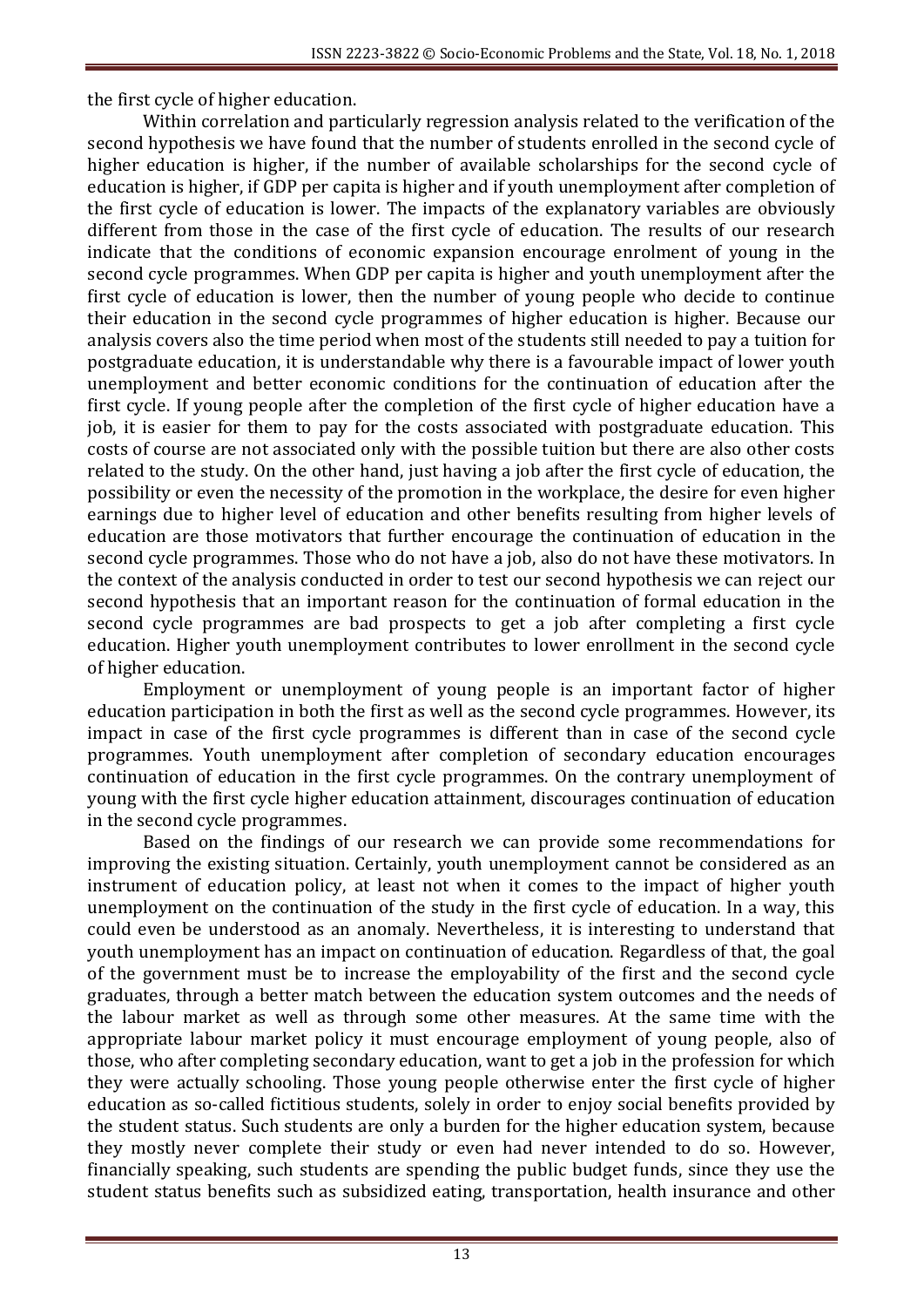services, the lower taxation and the possibility of student work. Last but not least exactly the exploitation of the student work of such fictitious students by employers, causes a lot of damage to young people on the labour market. To those who are involved into that student work directly as the fictitious students instead of having a regular employment contract. As well as to those young people who do not continue their education, but as active population compete on the labour market, together with those who can work as students in the form of a student work, who so represent a disloyal competition to them.

There are many interesting issues open to be further investigated. It would be interesting to make a comparison between different EU and non EU countries in that respect as well to conduct an in-depth analysis of all the higher education participation factors using panel statistical data.

#### **Appendix A. Supplementary material**

Supplementary data associated with this article can be found, in the online version, at http://sepd.tntu.edu.ua/images/stories/pdf/2018/18zctcos.pdf

#### **Funding**

The authors received no direct funding for this research.

#### **Citation information**

Čepar\*, Ž., Ojsteršek, M. & Milost, F. (2018) Youth Unemployment and Higher Education, the Case of Slovenia. *Sotsialno-ekonomichni problemy i derzhava* [Socio-Economic Problems and the State] (electronic iournal), Vol. 18, no. 1, pp. 4-16. Available at: http://sepd.tntu.edu.ua/images/stories/pdf/2018/18zctcos.pdf

## **References**

- 1. Bevc, M. (1991) *Ekonomski pomen izobraževanja* [The economic importance of education]. Radovljica: Didakta.
- 2. Bevc, M. (2008) Financiranje, učinkovitost in pravičnost visokega izobraževanja povezave med temi pojavi in mednarodna konferenca o njih [Financing, efficiency and equity of higher education - the links between these phenomena and the international conference on them.]*. IB Revija: Revija za strokovna in metodološka vprašanja trajnostnega razvoja [IB Journal: Journal for professional and methodological issues of sustainable development], 1* letnik *XLII*, pp. 5-18.
- 3. Bojić, S. (2011) Ekspanzija terciarnega izobraževanja ter zaposlovanje in brezposelnost diplomantov v Sloveniji [Expansion of tertiary education and employment and unemployment of graduates in Slovenia]. *Diplomsko delo, Univerza v Ljubljani, Ekonomska fakulteta* [Graduation, University of Ljubljana, Faculty of Economics].
- 4. ESS-Employment Service of Slovenia (2015) *Stopnja registrirane brezposelnosti* [Registered unemployment rate].http://www.ess.gov.si/trg\_dela/trg\_dela\_v\_stevilkah/st opnja\_registrirane\_brezposelnosti (14.03.2016).
- 5. Ignjatović, M. (2006) Položaj mladih na trgu delovne sile [The position of young people in the labor market]. IB revija, 4 (40), pp. 66-69.
- 6. Ivančič, A. (2010) *Spremembe na trgu delovne sile, pomen izobrazbe in pismenost zaposlenih* [Changes in the labor market, the importance of education and literacy of employees]*.* Ljubljana: Ulčakar & JK.
- 7. Košir, D. (2012) *Službe ne dobi, ker je preveč izobražen* [He does not get a job because he is too educated]. https://www.dnevnik.si/1042517489/slovenija/104251748 9 (17.10.2015).
- 8. Kramberger, A and Pavlin, S. (2007) Strukturni razlogi težje zaposljivosti mladih v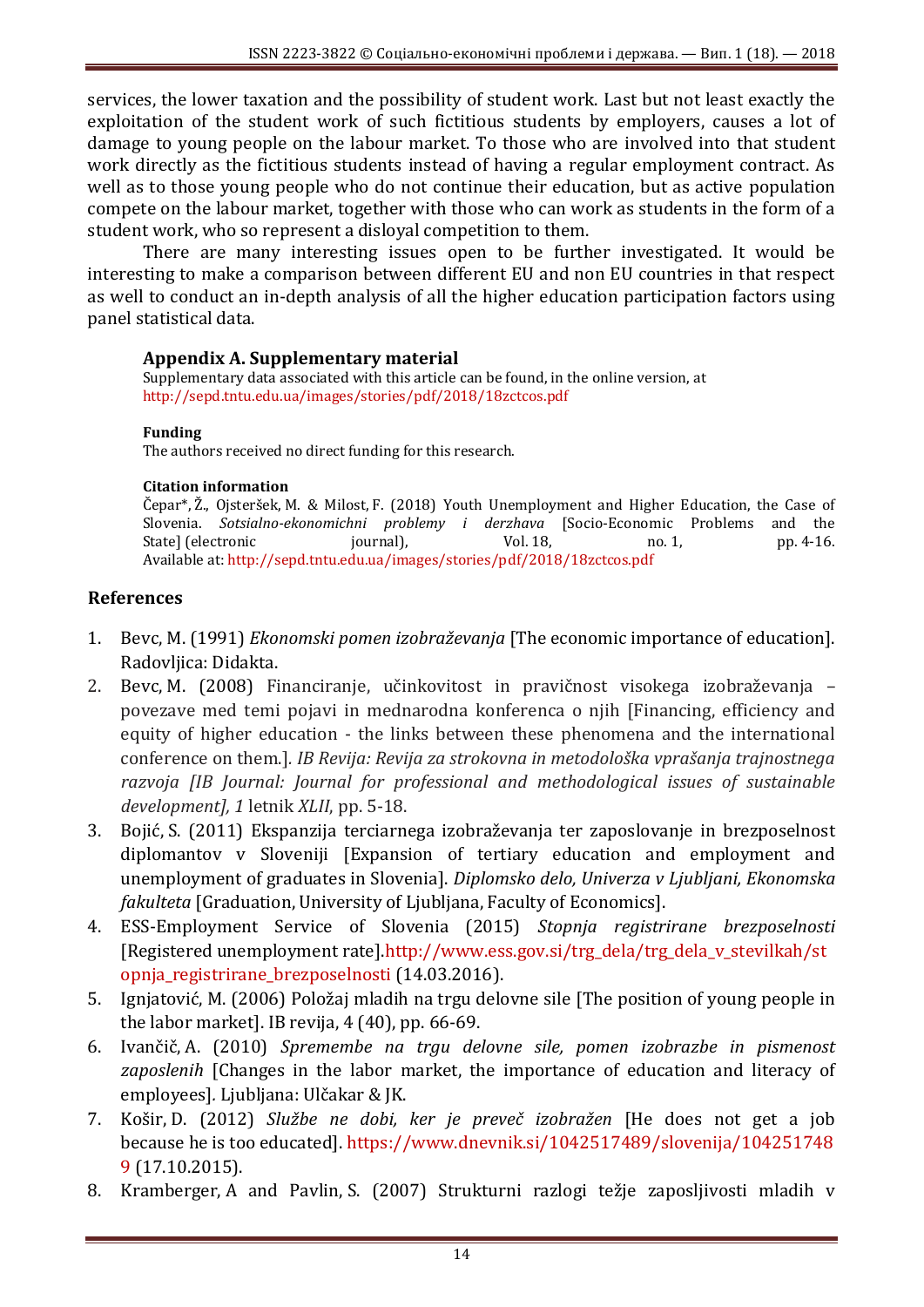Sloveniji [Structural reasons for the difficulty of employing young people in Slovenia]. *Zaposljivost v Sloveniji: stanje, napovedi, primerjave,* ur [Employment in Slovenia: situation, forecasts, comparisons, hours.]. Ljubljana: Fakulteta za družbene vede, pp. 64- 102.

- 9. Layard, R., Nickell, S and Jackman, R (2005) *Unemployment: Macroeconomic Performance and the Labour Market. Second Edition*. New York: Oxford University Press. DOI: https://doi.org/10.1093/acprof:oso/9780199279166.001.0001
- 10. LSE-The London School of economics and political science (2016) *What is work experience?* http://www.lse.ac.uk/intranet/CareersAndVacancies/careersService/Interns hips/WhatIsWorkExperience.aspx (14.07.2016).
- 11. Mandič, S. (2009) Zaposlitev, stanovanje in razvojne dileme sodobne družbe [Employment, housing and development dilemmas of modern society]. *Teorija in praksa: družboslovna revija* [Theory and practice: a social science journal], Vol.46(4), pp. 408-423.
- 12. Ministry of Labour, Family, Social Affairs and Equal Opportunities (2015) Smernice za izvajanje ukrepov APZ za obdobje 2016-2020 [].
- 13. http://www.mddsz.gov.si/fileadmin/mddsz.gov.si/pageuploads/dokumenti\_\_pdf/zaposl ovanje/Smernice\_APZ\_2016\_2020\_\_final.pdf (24.09.2015).
- 14. SORS-Statistical Office of the Republic of Slovena (2015) *Diplomanti visokošolskega izobraževanja* [Graduates of higher education]*.* http://www.stat.si/StatWeb/prikazinovico?id=5209 (29.07.2016).
- 15. Svetlik, I., Glazer, J., Kajzer, A., Trbanc, M. and Lorenčič, M. (2002) Izobraževanje in usposabljanje. Politika zaposlovanja [Education and Training. Employment policy]. Ljubljana: Fakulteta za družbene vede, pp. 256-291.
- 16. Šaponja, D. and Čuk, V. (2006) Mladina v sodobni družbi [Youth in a modern society]. *Obravnava mladostnika s psihozo* [Treats the adolescent with psychosis]*.* Ljubljana: Narodna in univerzitetna knjižnica [], pp. 11-17
- 17. Trbanc, M., Svetlik, I., Glazer, J., Kajzer, A. and Verša, D. (2002) Zaposlovanje mladih [Employment of young people]. *Politika zaposlovanja* [Employment policy]*.* Ljubljana: Littera picta, pp. 338-369.
- 18. Trbanc, M., Kozoderc, D., Kos, Z. and Sulič, V. (2005) Mladina na prehodu in njihova zaposljivost v sodobnih družbah [Youth in transition and their employability in modern societies]. *Zaposlovanje-socialno vključevanje* [Employment-social inclusion]*.* Ljubljana: Salve, pp. 13-32.
- 19. Trbanc, M. and Črnak Meglič Andreja (2005) Zaposlovanje in brezposelnost mladih. Otroci in mladina v prehodni družbi: analiza položaja v Sloveniji [Employment and youth unemployment. Children and youth in a transitional society: an analysis of the situation in Slovenia]. Maribor: Aristej, pp. 161-188.
- 20. Trbanc, M. Kramberger, A. and Pavlin, S. (2007) Poti mladih v zaposlitev: primerjava Slovenije z drugimi državami EU [Youth pathways to employment: comparison of Slovenia with other EU countries]. *Zaposljivost v Sloveniji : analiza prehoda iz šol v zaposlitve : stanje, napovedi, primerjave* [Employment in Slovenia: analysis of the transition from schools to employment: situation, forecasts, comparisons]*.* Ljubljana: Fakulteta za družbene vede, pp. 38-63.
- 21. Ule, M., Rener, T., Mencin, Č, Tivadar, M. and Tivadar, B. (2000) *Socialna ranljivost mladih* [Social vulnerability of young people]*.* Ljubljana: Ministrstvo za šolstvo in šport, Urad Republike Slovenije za mladino [Ljubljana: Ministry of Education and Sport, Office of the Republic of Slovenia for Youth].